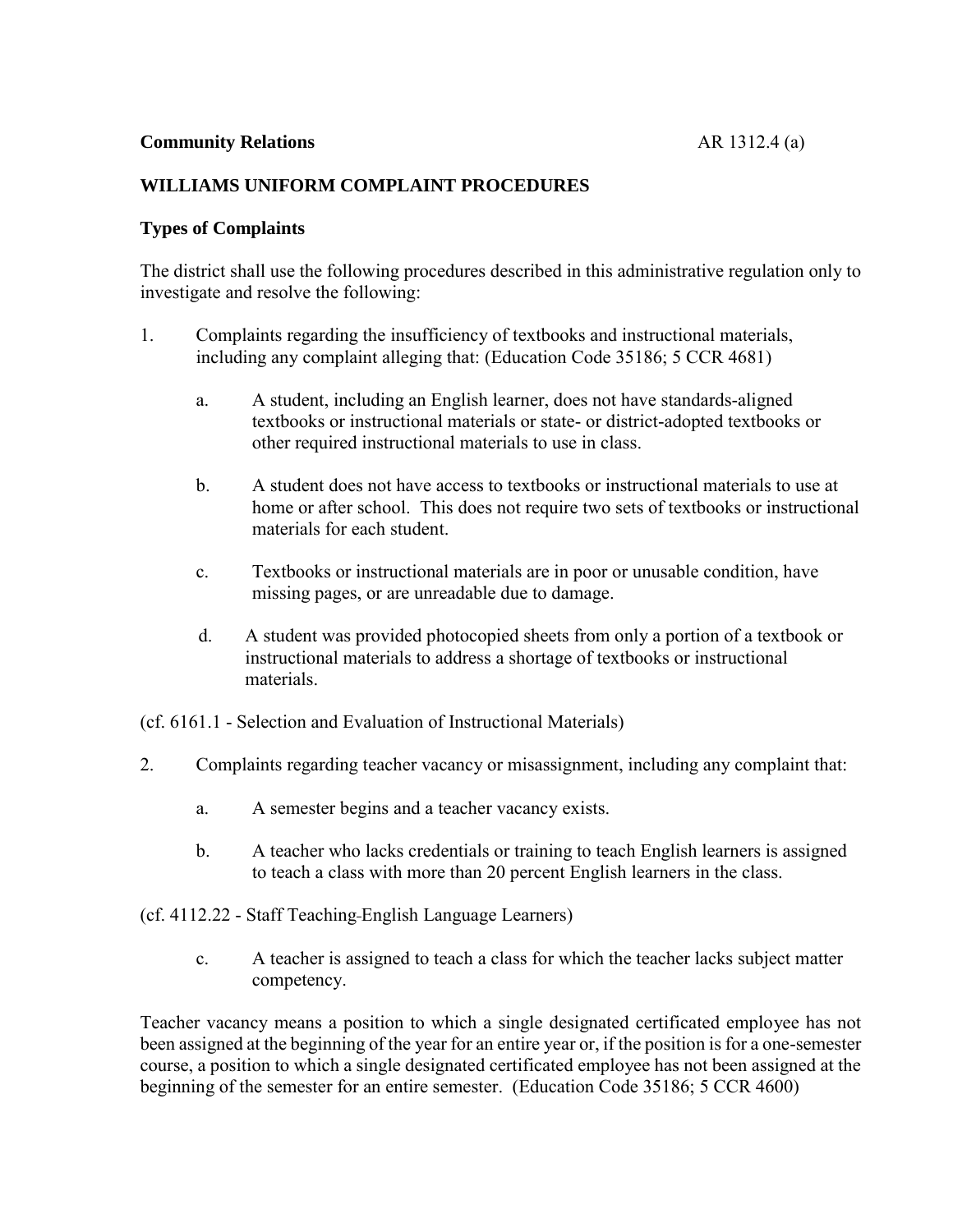## **WILLIAMS UNIFORM COMPLAINT PROCEDURES**

Beginning of the year or semester means the first day classes necessary to serve all the students enrolled are established with a single designated certificated employee assigned for the duration of the class, but not later than 20 working days after the first day pupils attend classes for that semester. (5 CCR 4600)

Misassignment means the placement of a certificated employee in a teaching or services position for which the employee does not hold a legally recognized certificate or credential or the placement of a certificated employee in a teaching or services position that the employee is not otherwise authorized by statute to hold*.* (Education Code 35186; 5 CCR 4600)

(cf. 4112.2 - Certification) (cf. 4113 - Assignment)

- 3. Complaints regarding the condition of school facilities, including any complaint alleging that:
	- a. A condition poses an emergency or urgent threat to the health or safety of students or staff.

Emergency or urgent threat means structures or systems that are in a condition that poses a threat to the health and safety of students or staff while at school, including, but not limited to, gas leaks; nonfunctioning heating, ventilation, fire sprinklers, or air-conditioning systems; electrical power failure; major sewer line stoppage; major pest or vermin infestation; broken windows or exterior doors or gates that will not lock and that pose a security risk; abatement of hazardous materials previously undiscovered that pose an immediate threat to students or staff; or structural damage creating a hazardous or uninhabitable condition, or any other condition deemed appropriate. (Education Code 17592.72)

b. A school restroom has not been cleaned, maintained, or kept open in accordance with Education Code 35292.5.

Clean or maintained school restroom means a school restroom has been cleaned or maintained regularly, is fully operational, or has been stocked at all times with toilet paper, soap, and paper towels or functional hand dryers. (Education Code 35292.5)

Open restroom means the school has kept all restrooms open during school hours when students are not in classes and has kept a sufficient number of restrooms open during school hours when students are in classes. This does not apply when the temporary closing of the restroom is necessary for student safety or to make repairs. (Education Code 35292.5)

In any district school serving any of grades 6-12 in which 40 percent or more of the students in the school or school attendance area are from low-income families, as defined in 20 USC 6314, a complaint may be filed alleging noncompliance with the requirement of Education Code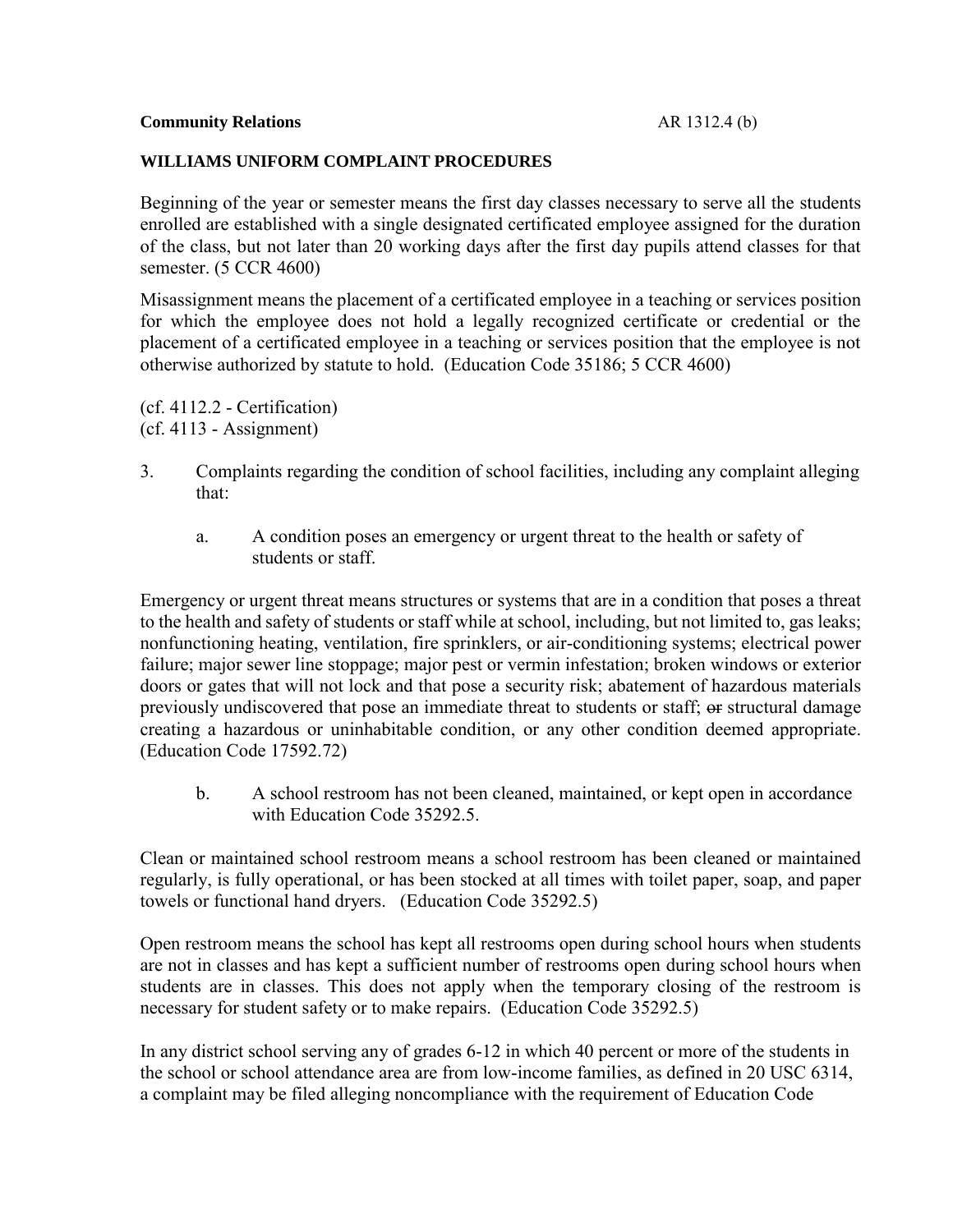# **WILLIAMS UNIFORM COMPLAINT PROCEDURES**

35292.6 to stock, at all times, at least half of the restrooms in the school with feminine hygiene products and to not charge students for the use of such products.

(cf. 3514 – Environmental Safety) (cf. 3517 – Facilities Inspection)

Forms and Notices

The Superintendent or designee shall ensure a Williams complaint form is available at each school. However, complainants need not use the district's complaint form in order to file a complaint. (Education Code 35186; 5 CCR 4680)

The Superintendent or designee shall ensure that the district's complaint form contains a space to indicate whether the complainant desires a response to his/her complaint and specifies the location for filing a complaint. A complainant may add as much text to explain the complaint as he/she wishes*.* (Education Code 35186; CCR 4680)

The Superintendent or designee shall ensure that a notice is posted in each classroom in each school containing the components specified in Education Code 35186. (Education Code 35186)

Filing of Complaint

A complaint alleging any condition(s) specified in the section "Types of Complaints" above shall be filed with the principal or designee at the school in which the complaint arises. A complaint about problems beyond the authority of the principal shall be forwarded to the Superintendent or designee in a timely manner, but not to exceed 10 working days. Complaints may be filed anonymously. (Education Code 35186; 5 CCR 4680)

Investigation and Response

The principal or designee of the Superintendent shall make all reasonable efforts to investigate any problem within the principal's or designee's authority. (Education Code 35186; 5 CCR 4685)

If the complainant has indicated on the complaint form a desire to receive a response to the complaint, the principal or Superintendent's designee shall report the resolution of the complaint to the complainant within 45 working days of the initial filing of the complaint. If the principal makes this report, the information shall be reported at the same time to the Superintendent or designee. (Education Code 35186; 5 CCR 4680, 4685)

When Education Code 48985 is applicable and the complainant has requested a response, the response shall be written in English and in the primary language in which the complaint was filed. (Education Code 35186)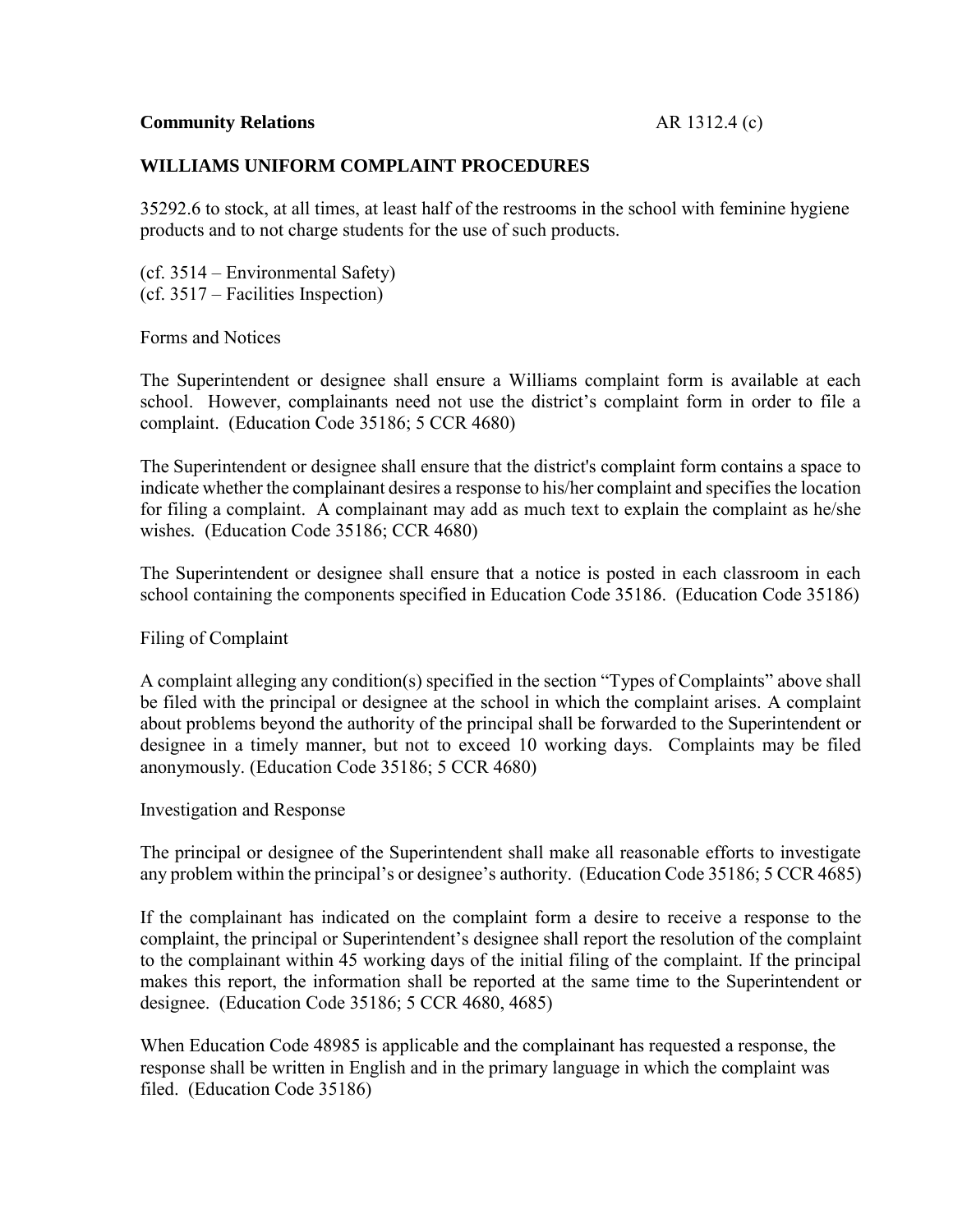## **Community Relations Community Relations AR 1312.4 (d)**

## **WILLIAMS UNIFORM COMPLAINT PROCEDURES**

If a complainant is not satisfied with the resolution of a complaint, he/she has the right to describe the complaint to the Governing Board at a regularly scheduled meeting. (Education Code 35186; 5 CCR 4686)

For any complaint concerning a facilities condition that poses an emergency or urgent threat to the health or safety of pupils or staff as described in item #3a in the section "Types of Complaints" above, a complainant who is not satisfied with the resolution proffered by the principal or Superintendent or designee may file an appeal to the Superintendent of Public Instruction within 15 days of receiving the district's response. The complainant shall comply with the appeal requirements specified in 5 CCR 4632. (Education Code 35186; 5 CCR 4687)

All complaints and written responses shall be public records. (Education Code 35186; 5 CCR 4686)

(cf. 1340 - Access to District Records)

Reports

On a quarterly basis, the Superintendent or designee shall report, to the board at a regularly scheduled public Board meeting, and to the County Superintendent of Schools, summarized data on the nature and resolution of all complaints. The report shall include the number of complaints by general subject area with the number of resolved and unresolved complaints. (Education Code 35186; 5 CCR 4686)

Legal Reference: EDUCATION CODE 234.1 Prohibition of discrimination, harassment, intimidation, and bullying 1240 County superintendent of schools, duties 17592.72 Urgent or emergency repairs, School Facility Emergency Repair Account 33126 School accountability report card 35186 Williams uniform complaint procedure 35292.5 Restrooms, maintenance and cleanliness 48985 Notice to parents in language other than English 60119 Hearing on sufficiency of instructional materials CODE OF REGULATIONS, TITLE 5 4600-4670 Uniform complaint procedures 4600-4687 Uniform complaint procedures 4680-4687 Williams uniform complaints procedures UNITED STATES CODE, TITLE 20 6314 Title I school wide program Management Resources: WEB SITES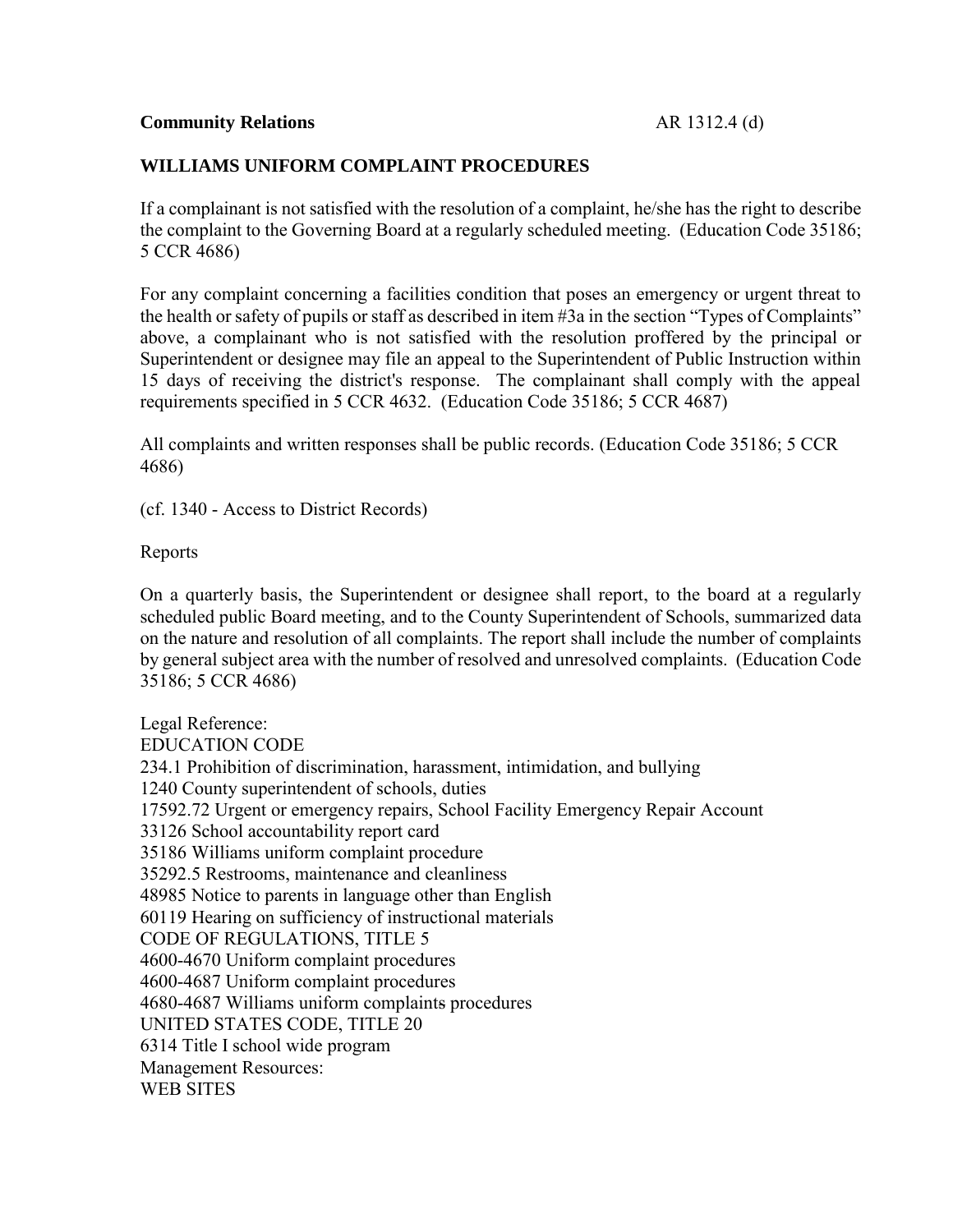# **Community Relations** AR 1312.4 (e)

# **WILLIAMS UNIFORM COMPLAINT PROCEDURES**

CSBA: http://www.csba.org

California County Superintendents Educational Services Association: http://www.ccesa.org California Department of Education, Williams case: http://www.cde.ca.gov/eo/ce/wc/index.asp State Allocation Board, Office of Public School Construction: http://www.opsc.dgs.ca.gov

Regulation Approved: 08/14/2020 ORCUTT UNION SCHOOL DISTRICT Orcutt, California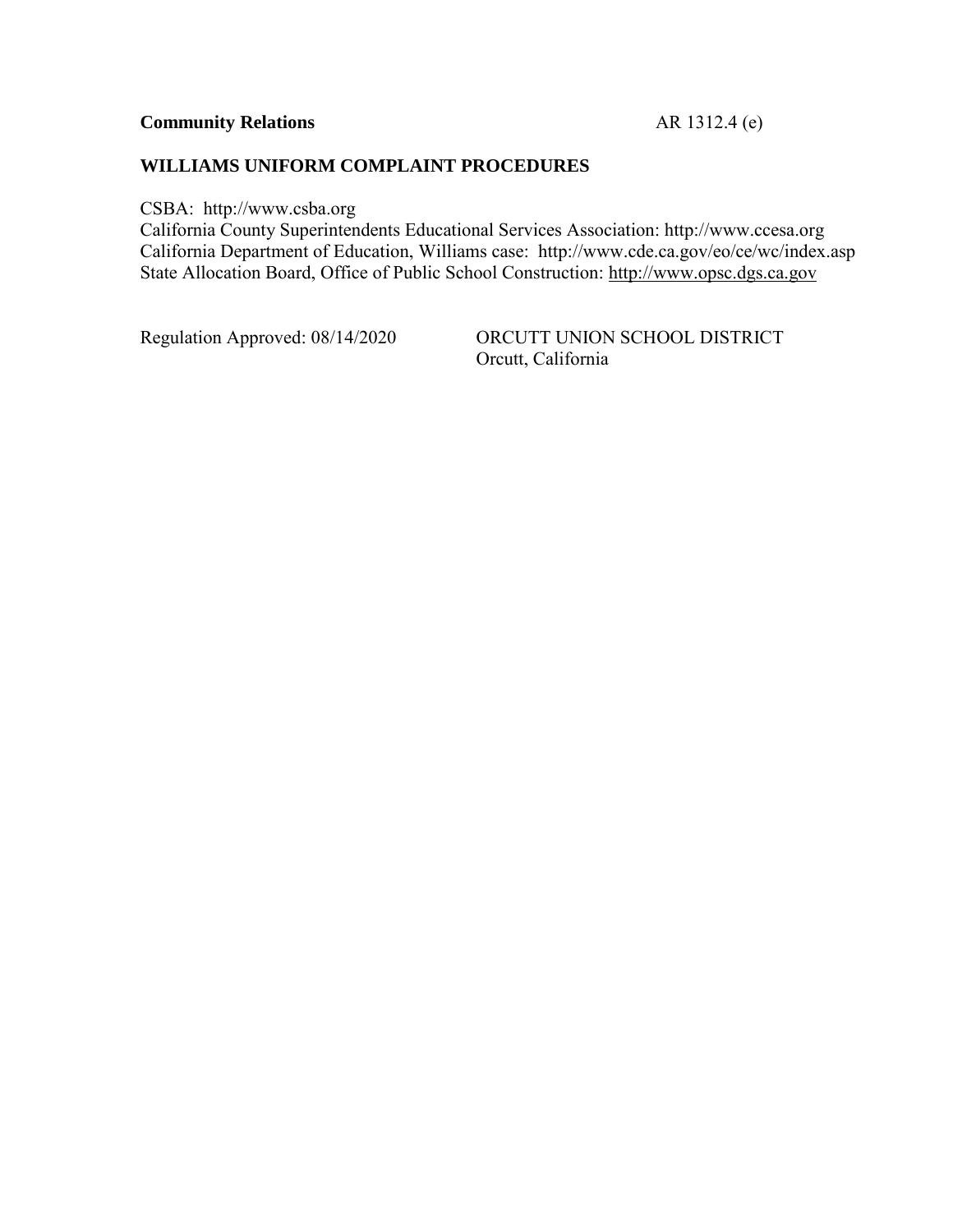## E 1312.4 (1)

# NOTICE TO PARENTS/GUARDIANS

#### IMPORTANT INFORMATION ABOUT YOUR COMPLAINT RIGHTS Williams Uniform Complaint Process, Education Code Section 35186(f)

Parents/Guardians, Pupils, and Teachers:

Pursuant to Education Code 35186, you are hereby notified that:

- 1. There should be sufficient textbooks and instructional materials. That means each student, including an English learner, must have a textbook or instructional materials, or both, to use in class and to take home.
- 2. School facilities must be clean, safe, and maintained in good repair.
- 3. There should be no teacher vacancies or misassignments. There should be a teacher assigned to each class and not a series of substitute or temporary teachers. The teacher should have the proper credential to teach the class, including the certification required to teach English learners, if present. Misassignment means the placement of a certificated employee in a teaching or services position for which the employee does not hold a legally recognized certificate or credential or the placement of a certificated employee in a teaching or services position that the employee is not otherwise authorized by statute to hold.

Teacher vacancy means a position to which a single designated certificated employee has not been assigned at the beginning of the year for an entire year or, if the position is a one-semester course, a position to which a single designated certificated employee has not been assigned at the beginning of a semester for an entire semester.

4. A complaint form may be obtained at the school office or district office, or downloaded from the school or district website. You may also download a copy of the California Department of Education complaint form from the following web site: http://www.cde.ca.gov/re/cp/uc. However a complaint need not be filed using either the district's complaint form or the complaint form from the California Department of Education.



# AVISO PARA PADRES/TUTORES

## INFORMACION IMPORTANTE SOBRE SUS DERECHOS DE QUEJA Proceso Uniforme de Quejas Williams, Sección 35186(f) del Código de Educación

Padres/tutores, alumnos, y maestros:

Con arreglo al Código de Educación 35186, mediante este documento, se le notifica que:

- 1. Deben de haber suficientes libros de texto y materiales de enseñanza. Eso quiere decir que cada alumno, incluyendo a los aprendices de inglés, deben tener libros de texto o materiales de enseñanza, o ambos, para usar en clase y llevar a casa.
- 2. Las instalaciones escolares deben estar limpias, seguras, y bien mantenidas.
- 3. No debe haber espacios de maestros vacantes o mal asignados. Debe haber un maestro asignado a cada clase y no una serie de suplentes u otros maestros provisorios. El maestro deberá tener las credenciales apropiadas para dar la clase, incluyendo la certificación requerida para enseñar a alumnos aprendices de inglés, si están presentes.
- 4. Puede obtener una forma de queja en la oficina de la escuela o el distrito, también la puede encontrar en la página de red de la escuela o el distrito. También puede obtener una copia de la forma de queja en la página de red del Departamento de Educación de California que es http://www.cde.ca.gov/re/cp/uc. Pero la queja no debe ser presentada usando ni el formulario del distrito, ni el formulario del Departamento de Educación de California.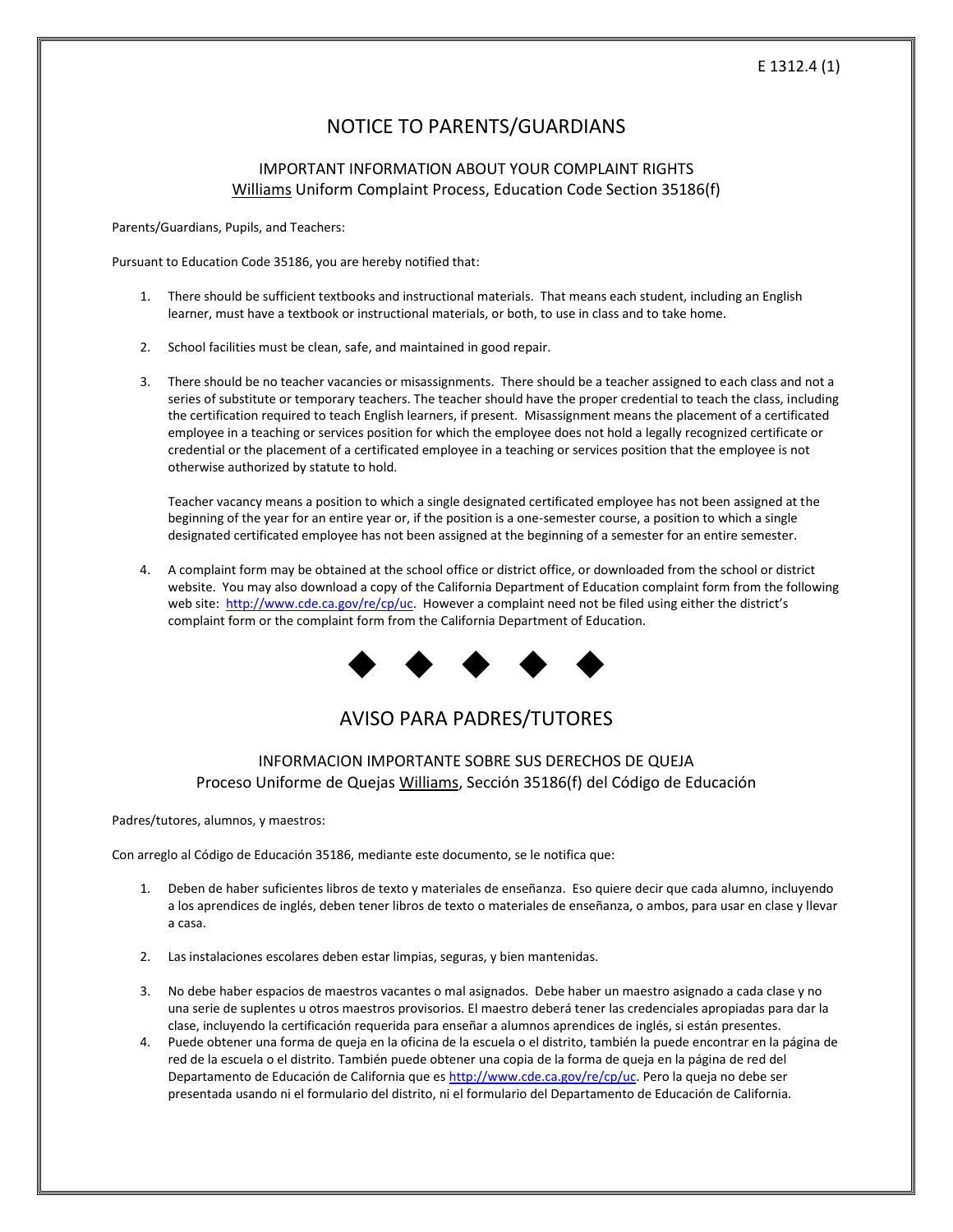#### **Community Relations**

#### **WILLIAMS UNIFORM COMPLAINT PROCEDURES**

#### COMPLAINT FORM: WILLIAMS UNIFORM COMPLAINT PROCEDURE

Complaints may be filed anonymously. However, if you wish to receive a response to your complaint, you must provide the contact information below.

| Response requested? _____Yes ______No                          |  |
|----------------------------------------------------------------|--|
| Contact Information:                                           |  |
| Name                                                           |  |
|                                                                |  |
|                                                                |  |
| Location of the problem that is the subject of this complaint: |  |
|                                                                |  |
| Room Number or Name of Room: Course or Grade Level:            |  |
| Date problem was observed:                                     |  |

## **Only the following issues may be the subject of this complaint process. If you wish to complain about an issue not specified below, please use the appropriate district complaint procedure.**

Specific issue(s) of the complaint. Please check all that apply.

- 1. Textbooks and instructional materials:
	- A pupil including an English Learner does not have standards-aligned textbooks or instructional materials or state adopted or district adopted textbooks or other required instructional materials to use in class
	- \_\_\_\_ A pupil does not have access to instructional materials to use at home or after school to complete homework assignments. This does not required two sets of textbooks or instructional materials for each pupil.
	- \_\_\_\_ Textbooks or instructional materials are in poor or unusable condition, having missing pages, or are unreadable due to damage.
	- A pupil was provided photocopied sheets from only a portion of a textbook or instructional materials to address a shortage of textbooks or instructional materials.
- 2. Teacher vacancy or misassignment:
	- A semester begins and a certificated teacher is not assigned to teach the class.
	- \_\_\_\_ A teacher lacking credentials or training to teach English learners is assigned to teach a class with more than 20% English learners in the class.
	- A teacher is assigned to teach a class for which the teacher lacks subject matter competency.